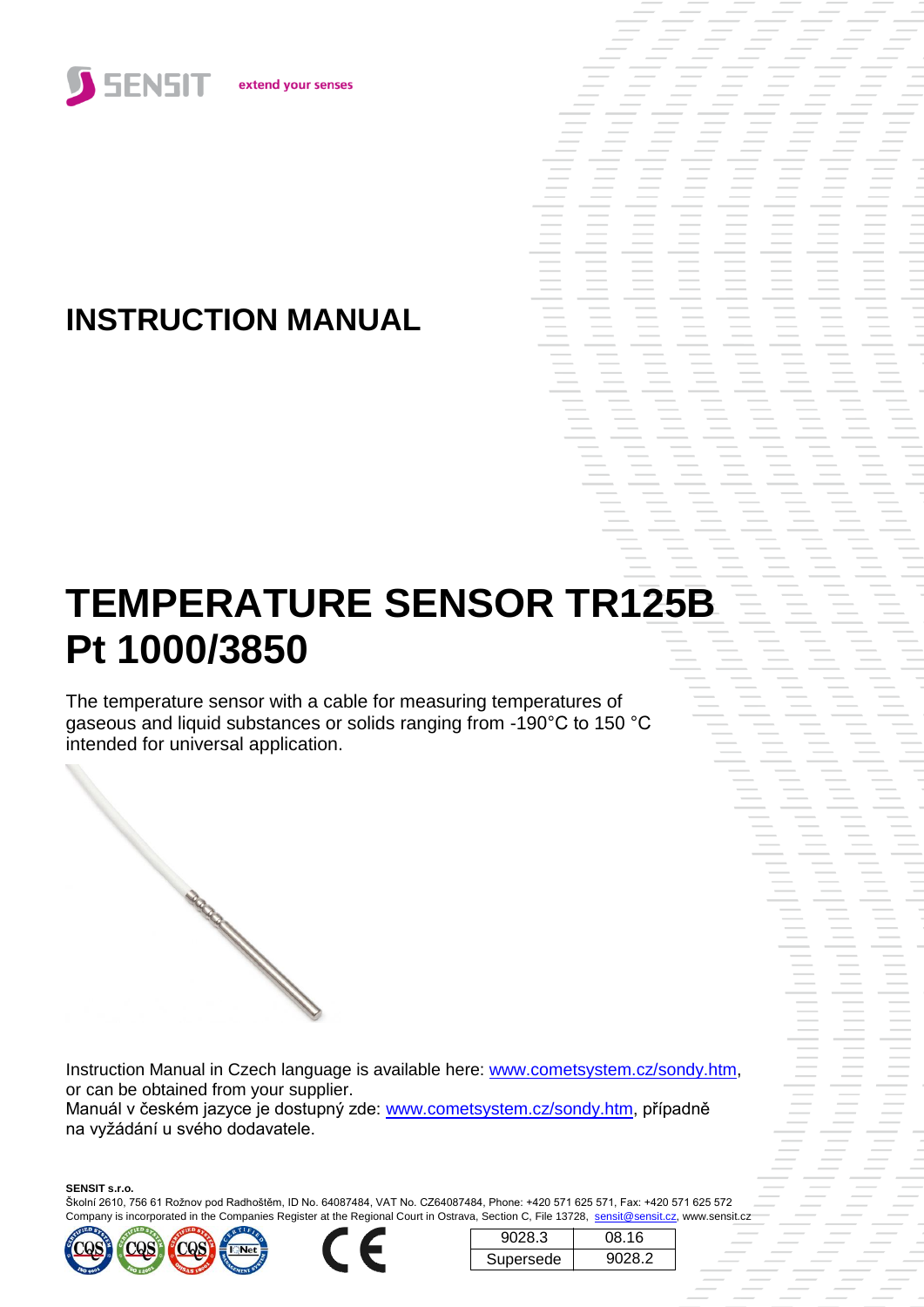# **Legal regulations and standards:**

- Electrical connection of the detector may only be carried out by a competent person with electrician qualification who is familiarized with the "Instruction Manual" in detail.
- The Instruction Manual is part of the product and it is necessary to keep it for the entire service life of the product.
- The Instruction Manual must be transferred to any other owner or user of the product.
- The disposal must be performed in compliance with the Directive 2008/98/EC of the European Parliament and of the Council - on waste and the Directive 2012/19/EU of the European Parliament and of the Council – on waste electrical and electronic equipment (WEEE), as amended.
- The sensors are delivered in packages, which guarantee resistance to mechanical influences and that meet the conditions with the European Parliament and Council Directive 94/62/EC on packaging and packaging waste), as amended.
- The final metrological inspection comparison with standards or working instruments is carried out for all the products. Continuity of the standards and working measuring instruments is ensured within the meaning of the Section 5 of Act no.505/1990 on metrology. The manufacturer offers a possibility to supply the sensors calibrated in SENSIT s.r.o. laboratory (according to EN ISO/IEC 17025 standard) or in an Accredited laboratory.

## **Application:**

The temperature sensors TR125B are designed for measuring temperatures of gaseous and liquid substances or solids. The temperature range for application of the sensor is  $-190^{\circ}$ C to 150 °C and it must not be exceeded even for a short term. The sensors may be used for all control systems compatible with the Pt 1000 temperature sensor with a temperature coefficient of 3850 ppm / °C. They meet the ingress protection IP67 according to the EN 60 529 standard. Given the materials used and production technology, these sensors may also be used under very low temperatures. The sensors are suitable for temperature measurement in chemically non-aggressive environments, the using must be chosen with regard to temperature and chemical resistant housing and a cable.

#### **Recommended use and location of sensors:**

- Operating position is arbitrary
- Sensor must be placed into protective thermowell for continuous temperature measurements of liquid substances
- For measure the temperature of liquid and gaseous substances is recommended the minimum immersion of the sensor in the medium --- 80 mm

#### **Warnings and restrictions:**

#### **The sensors must not be used for measuring in locations:**

- Where the specified technical parameters and operating conditions are not adhered
- Where the sensor is exposed to mechanical action
- With explosion hazard
- For measuring temperatures of subjects under voltage
- With chemically aggressive environment
- Where the sensor is exposed to permanent immersion in the liquid

#### **It is not suitable to use the sensors for measuring temperature in locations:**

- Where sufficient contact with the measured fluid is not secured (low submersion of the sensor, effects of the surroundings).
- Where the supply cable might run parallel to mains cables (risk of interference signal induction and the measurement results may be influenced), the safe distance from mains power cables when cables run parallel can be as much as 0,5 m according to the nature of interfering fields.
- Where the sensor might be exposed to effects of strong organic and inorganic acids with medium and strong concentrations at high temperatures, weak organic acids with high concentrations and high temperatures, chlorinated hydrocarbons, and undiluted alkaline substances.

Failure to follow the said recommendations will negatively affect measurement accuracy, reliability and service life of the temperature sensor.

## **Declaration of conformity**

SENSIT s.r.o. provides the product with the **EU Declaration of Conformity** issued according to Act No. 22/1997 Coll., as subsequently amended. The product is in accordance with the following directives:

 European Parliament and Council Directive 2011/65/EU of 8 June 2011 on the restriction of the use of certain hazardous substances in electrical and electronic equipment

Product safety and technical parameters were evaluated according to the following standards and norms, as amended:

EN 60751, EN 60529, EN 60730-1, EN 60730-2-9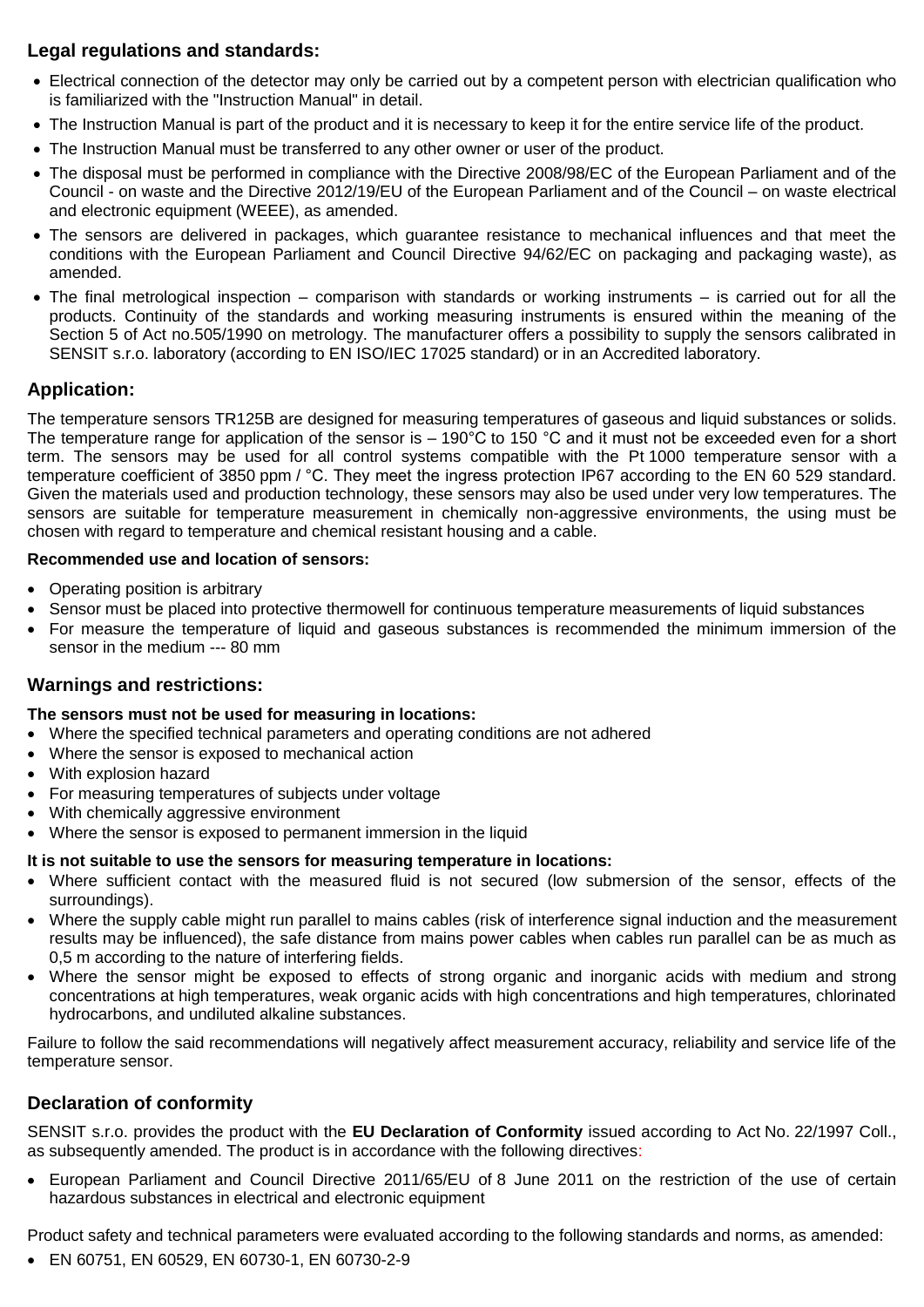# **Sensor description:**

The sensor consists of a metallic housing with the sensing element inside and a supply cable. The sensor housing is made of stainless steel DIN 1.4301. The sensors are connected as four-wire probes. The supply cable has external PTFE insulation and is shielded. The shielding is not connected with the housing or with the temperature element. The length of the housing can be chosen from 50 up to 80 mm.

#### **Sensor installation:**

- 1. If the sensor is used in combination with the thermowell, screw the thermowell in the welded-on piece on the piping or in the specific threaded location.
- 2. Install the sensor in the measured location or insert it in the thermowell and ensure fix installation of the sensor to prevent its movement
- 3. Connect the wires of the supply cable to the evaluation unit according the wiring diagram. **The supply cable shielding is not conductively connected with the external housing of the sensor or with the temperature element.**
- 4. After installation and connection to the consequential electrical measuring device, the sensor is ready for operation. The sensor does not require any special manipulation or maintenance.

#### **Wiring diagram:**



#### **Technical parameters:**

| Type of element                  | Pt 1000 / 3850 ppm / °C                                          |
|----------------------------------|------------------------------------------------------------------|
| Accuracy class of element *      | $\pm (0.3 + 0.005 \vert t \vert)$ in °C                          |
| Temperature element wiring       | Four-wire configuration                                          |
| Measuring range                  | -190 °C to 150 °C                                                |
| Power supply                     | SELV or PELV                                                     |
| Max. / recomm. measuring current | Cl. A: 0,5 mA / 0,2 mA                                           |
|                                  | Cl. B: 0,8 mA / 0,3 mA                                           |
| Sensor IP code                   | IP 67 according to EN 60 529                                     |
| Response time                    | $\tau_{0.5}$ < 5 sec (in flowing water > 0,2 m.s <sup>-1</sup> ) |
| Housing material                 | Stainless steel DIN 1.4301                                       |
| Housing diameter                 | $5.0 \pm 0.1$ mm                                                 |
| Housing length                   |                                                                  |
| Dielectric strength              | 500 VAC according to EN 60730-1                                  |
| Insulation resistance            | > 200 MΩ at 500VDC, $25 \pm 3$ °C                                |
| Supply cable type                | shielded PTFE $4 \times 0.14$ mm <sup>2</sup>                    |
| Supply cable length              |                                                                  |
| External pressure endurance      | 2,5 MPa                                                          |
| Weight                           | $0,05$ kg / 1 m                                                  |

#### **Operating conditions:**

- temperature round the supply cable:  $-190$  °C to 150 °C
- relative humidity of the surroundings: 10 to 100 %
- 
- 
- atmospheric pressure: 70 to 106 kPa

#### **Storage**:

- Ambient temperature 5 to 40 °C
- Humidity 5 to 85%

#### **Delivery:**

Each delivery contains the following unless otherwise agreed by the customer:

- Sensor according to purchase order
- Instruction Manual, including Guarantee Certificate
- Delivery Note